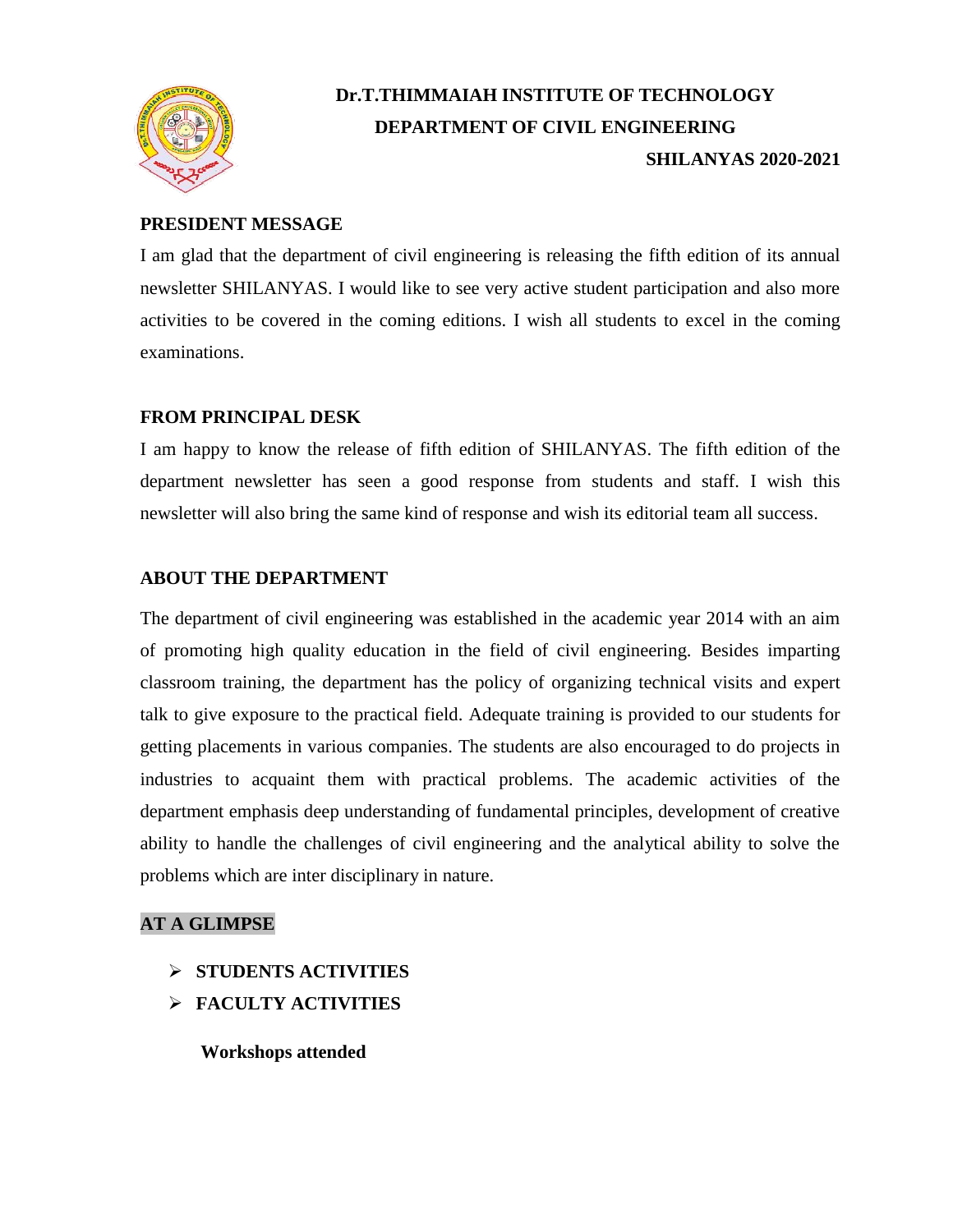# **PATRONS**

### **Dr.T.VENKAT VARDHAN**

**PRESIDENT,GVET**

**Sri.RAOUL KENGAL VARDHAN** 

**VICE PRESIDENT ,GVET**

**Dr.SYED ARIFF**

**PRINCIPAL**

#### **CHIEF EDITOR**

**Prof.M.MANEELA**

**Assoc Prof.Dr.TTIT,KGF**

**EDITORIAL BOARD**

**Prof.SONAM**

**Asst. Prof.Dr.TTIT,KGF**

#### **VISION OF THE DEPARTMENT**

To produce engineers having professional and leadership qualities with capacity to take up professional assignment in civil engineering and allied field with focus on interdisciplinary and innovative approach leading to sustainable growth of society

#### **MISSION OF THE DEPARTMENT**

1.To develop /inculcate innovative methods through industry institute interaction.

2.To impart soft skills & leadership qualities among the graduates by providing professional training.

3.To deal with contemporary issues & cater to the society needs.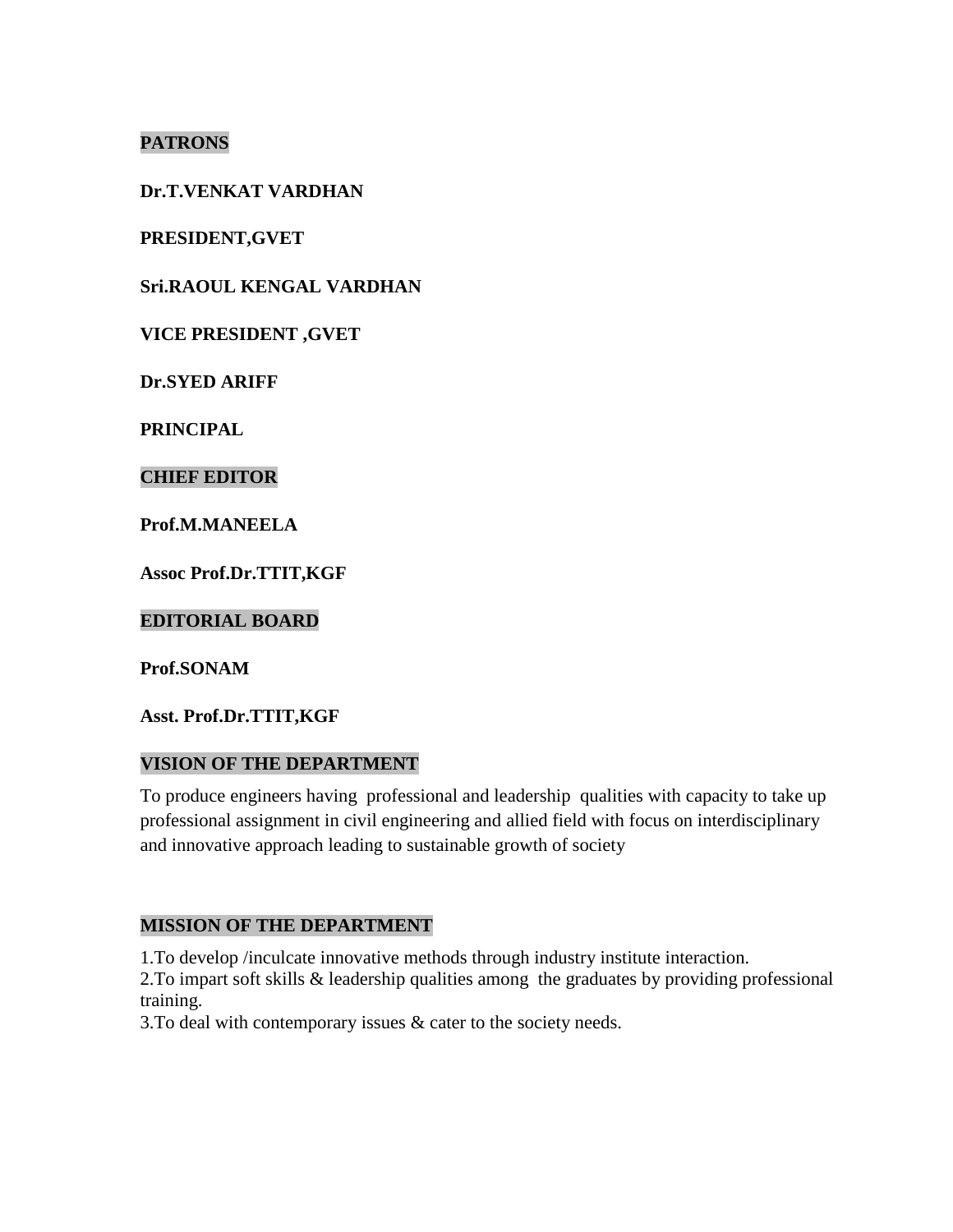#### **Program Educational Objectives (PEO'S)**

**PEO 1:** To train the students so that they can work and contribute to the infrastructure development projects being undertaken by Govt. to private sector companies.

**PEO 2:** To train students to pursue higher studies and contribute to the teaching profession research and development of civil engineering and other fields.

**PEO 3:** To train students to function effectively in the multicultural, multidisciplinary and multiethnic groups for the sustainable development and growth of civil engineering projects and profession.

#### **Program Specific Outcomes (PSO's)**

#### **1.Understanding**

Graduates shall demonstrate sound knowledge in analysis, design, laboratory investigations and construction aspects of civil engineering infrastructure, along with good foundation in mathematics, basic sciences and technical communication.

#### **2.BroadnessandDiversity**

Graduates will have a broad understanding of economical, environmental, societal, health and safety factors involved in infrastructural development, and shall demonstrate ability to function within multidisciplinary teams with competence in modern tool usage

#### **3.Self-LearningandService**

Graduates will be motivated for continuous self-learning in engineering practice and/or pursue research in advanced areas of civil engineering in order to offer engineering services to the society, ethically and responsibly.

#### .**STUDENT ACHIEVEMENTS**

- Ms.Chandana Y H, Ms.Mamatha K S , Ms.Heera Gopinath 0f  $8<sup>th</sup>$  Sem & Mr.Dinesh Kumar 0f 6<sup>th</sup> sem has participated in Online webinar on "Solid Waste Management & its Techniques " by Dr.Manjula.O on 20.05.2021 conducted by Department of Civil Engineering, Dr.T.Thimmaiah Institute of Technology, KGF .
- Ms.Mamatha K S has attended a Online webinar on " Pre-Stressed Concrete Structures " by Prof.Munikrishna D M in Dr.TTIT lecture Series on 15.06.2021 conducted by Dr.T.Thimmaiah Institute of Technology, KGF.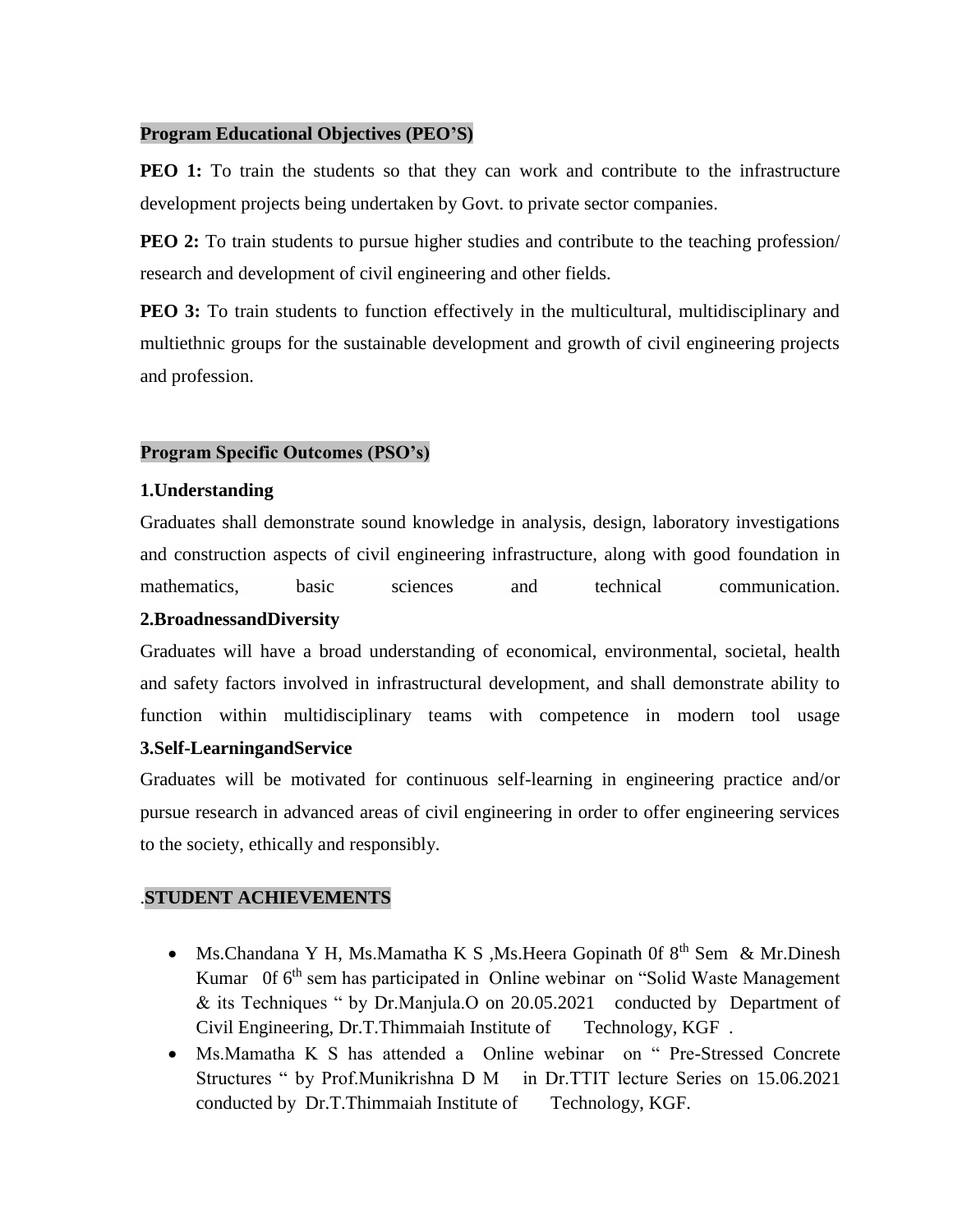- Ms.Mamatha K S has attended a Online webinar on " How to manage Files and Folders in Google Drive " by Dr.P.D.Sudersanan in Dr.TTIT lecture Series on 16.06.2021 conducted by Dr.T.Thimmaiah Institute of Technology, KGF.
- Mr.Dinesh V of  $6<sup>th</sup>$  Sem has attended a Online webinar on "Significance of Geotechnical Engineering by Engineering practices " by Prof.M.Maneela in Dr.TTIT lecture Series on 22.06.2021 conducted by Dr.T.Thimmaiah Institute of Technology, KGF**.**

# **FACULTY ACHIEVEMENTS**.

Webinars /Quiz Conducted

- Department of Civil Engineering, Dr.T.Thimmaiah Institute of Technology,KGF conducted Three days National Level Workshop (Virtual ) on "**Civil Engineering Aspects**" from 22.10.2020 to 24.10.2020 .
- Department of Civil Engineering, Dr.T.Thimmaiah Institute of Technology,KGF conducted Online webinar on "**Solid Waste Management**" on 20.05.2021 by **Dr.Manjula.O** Professor, Gopalan College of Engineering,Bengaluru.
- Department of Civil Engineering conducted online technical Quiz on "**Reinforced Cement Concrete Structures**" on 11.05.2021 organized **Prof Munikrishna D M** by Civil Department, Dr.T.Thimmaiah Institute of Technology, KGF.
- Department of Civil Engineering KGF conducted Online Quiz on "Geotechnical Engineering" organized by **Prof M.Maneela** from 31.05.2021 to 02.06.2021.
- Dr.Ramesh K presented and received certification of Appreciation for "**Introduction to GIS**" a lecture series conducted by Dr.TTIT on 08.06.2021.
- Prof.Munikrishna D M presented and received certification of Appreciation for " **Applications of Prestressed Concrete Structures**" a lecture series conducted by Dr.TTIT on 15.06.2021
- Prof M.Maneela presented and received certification of Appreciation for "**Significance of Geotechnical Engineering in Engineering Practices** " a lecture series conducted by Dr.TTIT on 22.06.2021.
- Department of Civil Engineering, Dr.T.Thimmaiah Institute of Technology,KGF conducted Online webinar '**Recent Innovations in Preparation of Earthen Building Materials**" on 12.07.2021 by **Dr.H.B.Nagaraj** Professor, BMS College of Engineering, Bengaluru.
- Department of Civil Engineering, Dr.T.Thimmaiah Institute of Technology,KGF conducted Online webinar on" **Condition Assessment and Rehabilitation of Concrete Structures** " on 29.07.2021 by **Prof.Prashant Sunagar** Assistant Professor, M.S.Ramaiah College of Engineering,Bengaluru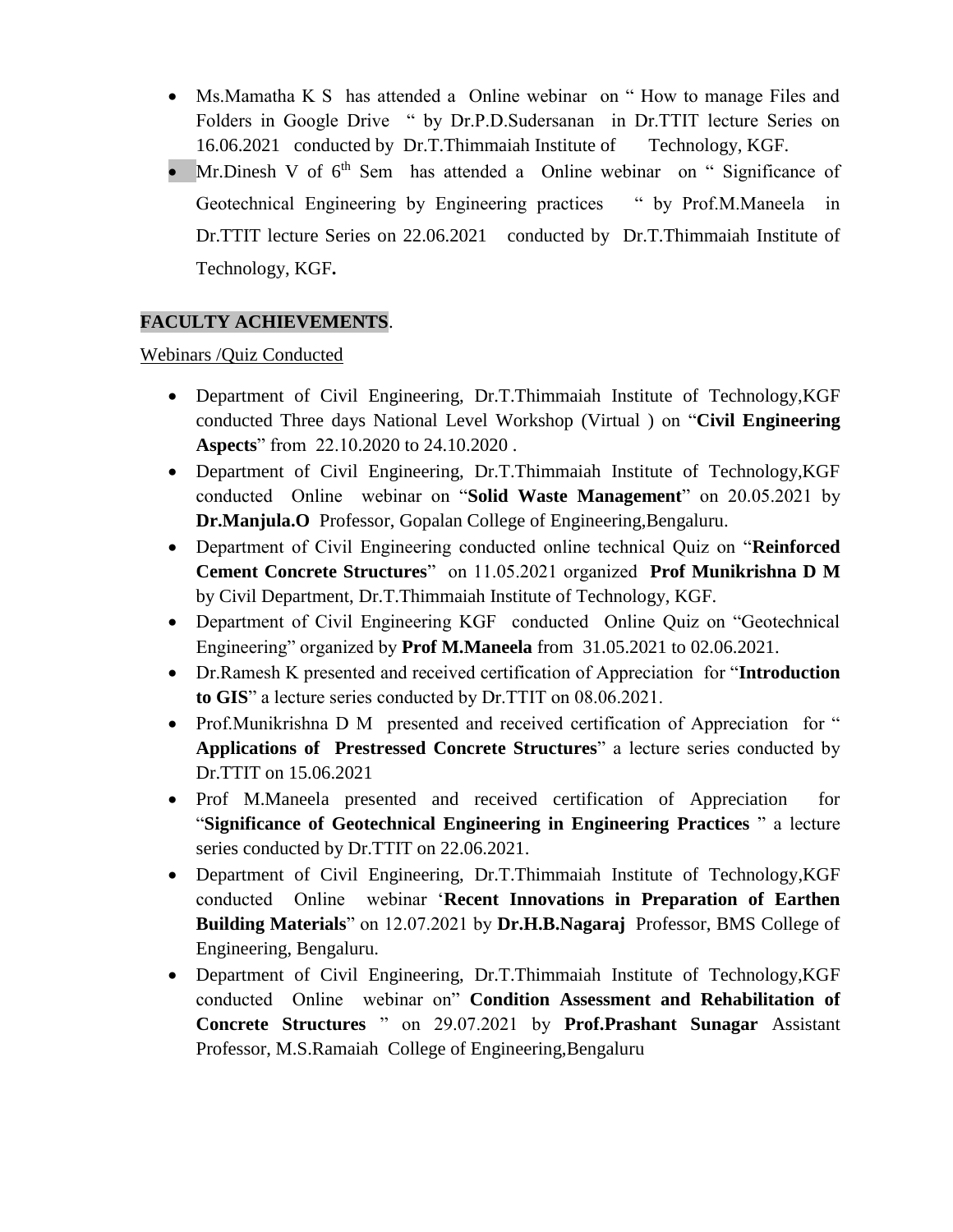## **Webinars Attended**

- Prof M.Maneela has participated in the Technical webinar on "Advances in Concrete Technology" on 06.01.2021 conducted by Sri Venkateswara College of Engineering ,Bengaluru.
- Prof M.Maneela & Prof.Sonam has participated in the "AICTE Short Term Training Programme entitled "Empowering the moral values, Ethics and Behavioral Attitude in Teaching Skills among Teachers" from 18.01.2021 to 23.01.2021 conducted by Dr.N.G.P Institute of Technology,Coimbature.
- Prof Sonam has participated in "Online webinar on "Remedial Waterproofing for Buildings "conducted by Ultratech Cement Limited on 22.01.2021 .
- Prof Sonam has participated in "Online webinar on "Interpretation of NDT Results" for Acceptance of Concrete" "conducted by Ultratech Cement Limited on 29.01.2021.
- Prof Sonam has participated in "Online webinar on "6 Light House Projects-for affordable Housing "conducted by Ultratech Cement limited on 05.02.2021.
- Prof Sonam has participated in "Online webinar on "Innovative Well Foundations of Signature Bridge "conducted by Ultratech Cement limited on 26.02.2021.
- Prof.Manjunatha Singh ,Prof.Praveen K & Prof.Ramesh K attended Online National Level Webinar on "Angel Investors and Venture Capital Funding Opportunities for Early Stage Enterprenuers " on 13.03.2021 Organized by Department of Civil Engineering, Dr.T.Thimmaiah Institute of Technology in association with Institution's Innovation Council ,Dr,TTIT, KGF
- Prof.Sowmya L attended Online Webinar on "How to plan for Start up Legal and Ethical Steps" on 26.03.2021 Organized by Department of Civil Engineering, Dr.T.Thimmaiah Institute of Technology in association with Institution's Innovation Council ,Dr,TTIT, KGF .
- Prof.Silviya L & Prof.M.Maneela attended Online Webinar on "Enterprise agility-Innovation in industry 4.0" on 27.03.2021 Organized byDepartment of Mining engineering, Dr.T.Thimmaiah Institute of Technology in association with Institution's Innovation Council ,Dr,TTIT, KGF
- Prof M.Maneela has participated in the Technical Webinar on "Awareness about Start-Up and Related Ecosystem:" on 10.05.2021 conducted by Dr.T.Thimmaiah Institute of Technology,KGF.
- Prof M.Maneela a has participated in the webinar on "Overview of Geotechnical" Investigations with Case Studies" on 12.05.2021 conducted by S.J.C Institute of Technology ,Chickballapur.
- Prof.Sowmya L attended Online Webinar on "Orientation Session in NISP" on13.05.2021 Organized by Department of Civil Engineering, Dr.T.Thimmaiah Institute of Technology in association with Institution's Innovation Council ,Dr,TTIT, KGF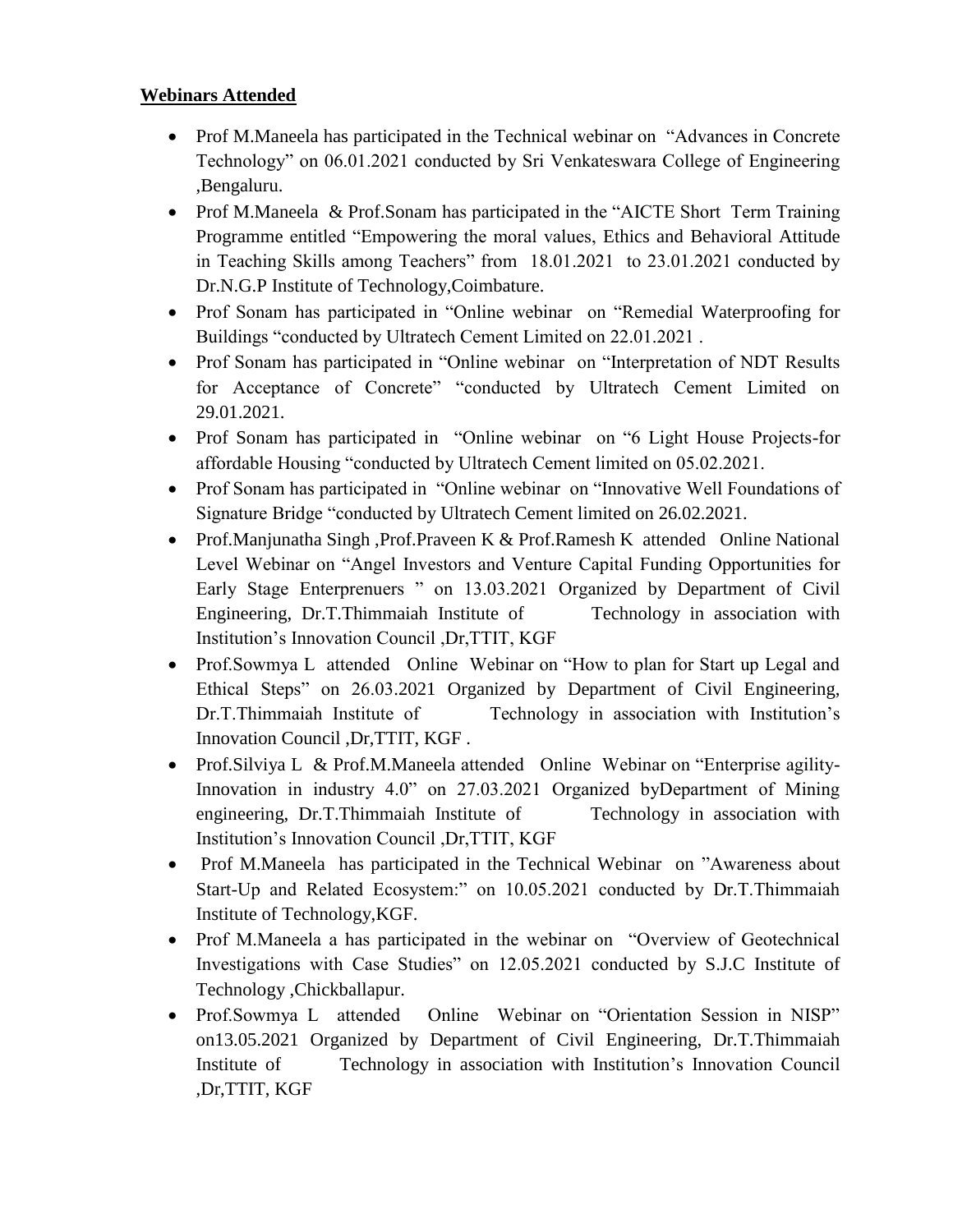- Prof.Prashanti C S ,Silviya L,Dr.Ramesh K,Prof Praveen K,Sonam,Prof.Soumya L has participated in Online webinar on "Solid Waste management & its Techniques " by Dr.Manjula.O on 20.05.2021 conducted by Department of Civil Engineering, Dr.T.Thimmaiah Institute of Technology, KGF .
- Prof.Prashanti C S ,Dr.Ramesh K, Prof.Silviya L ,Prof M.Maneela,Prof.Sonam & Prof Munikrishna D M attended Online National Level Webinar on "Implementation of National Education Policy" on 27.05.2021 Organized by Department of Civil Engineering, Dr.T.Thimmaiah Institute of Technology in association with Institution's Innovation Council ,Dr,TTIT, KGF
- Prof.Prashanti C S ,Prof.Sonam,Prof.Sowmya L attended Online National Level Webinar on "How to write a Quality Paper & Publish it in Index Journal on 29.05.2021 Organized by Department of Civil Engineering, Dr.T.Thimmaiah Institute of Technology, KGF
- Prof.Sonam attended Online Quiz on "Geotechnical Engineering" from 31.05.2021 to 02.06.2021Conducted by Department of Civil Engineering, Dr.T.Thimmaiah Institute of Technology, KGF .
- Dr.Ramesh K participated in "Save and Restore our beloved mother earth Pledge" organized by Mini1stry of Earth Science ,Govt of India on 04.06.21.
- Prof M.Maneela a has participated in three days webinar on "WORLD OCEAN DAY " organized by Department of Civil engineering .Easwari Engineering College during 07.06.2021 to 09.06.2021.
- Prof.Prashanti C S ,Prof.Praveen K& Soumya L has attended a Online webinar on "Introduction to GIS " by Dr.Ramesh K in Dr.TTIT lecture Series on 08.06.2021 conducted by Dr.T.Thimmaiah Institute of Technology, KGF.
- Dr.Ramesh K attended global webinar on "Identifying the New Education Policy"conducted by LEAD India Foundation on 08.06.2021.
- Prof.Soumya L has attended a Online webinar on "Institution Innovation Council-An Overview " by Dr.Shenoy H G in Dr.TTIT lecture Series on 09.06.2021 conducted by Dr.T.Thimmaiah Institute of Technology, KGF.
- Prof.Prashanti C S ,Prof.Soumya L has attended a Online webinar on "Introduction" to Devops " by Prof.Vinutha B.A in Dr.TTIT lecture Series on 10.06.2021 conducted by Dr.T.Thimmaiah Institute o" Technology, KGF.
- Prof.Munikrishna D M & Prof.Soumya L has attended a Online webinar on " Evaluation of 5G " by Dr.Palaniswamy in Dr.TTIT lecture Series on 12.06.2021 conducted by Dr.T.Thimmaiah In1stitute of Technology, KGF
- Prof.Prashanti C S ,Prof.Munikrishna D M & Prof.Sowmya has attended a Online webinar on "Artificial Neural Networks & its application " by Prof. Vijayaraghavan in Dr.TTIT lecture Series on 14.06.2021 conducted by Dr.T.Thimmaiah Institute of Technology, KGF
- Prof M.Maneela a has participated in a webinar on "Learning to Survive with the Covid-19 Pandemic " on 15.06.2021 conducted by R.L.Jalappa Institute of Technology,Doddaballapur.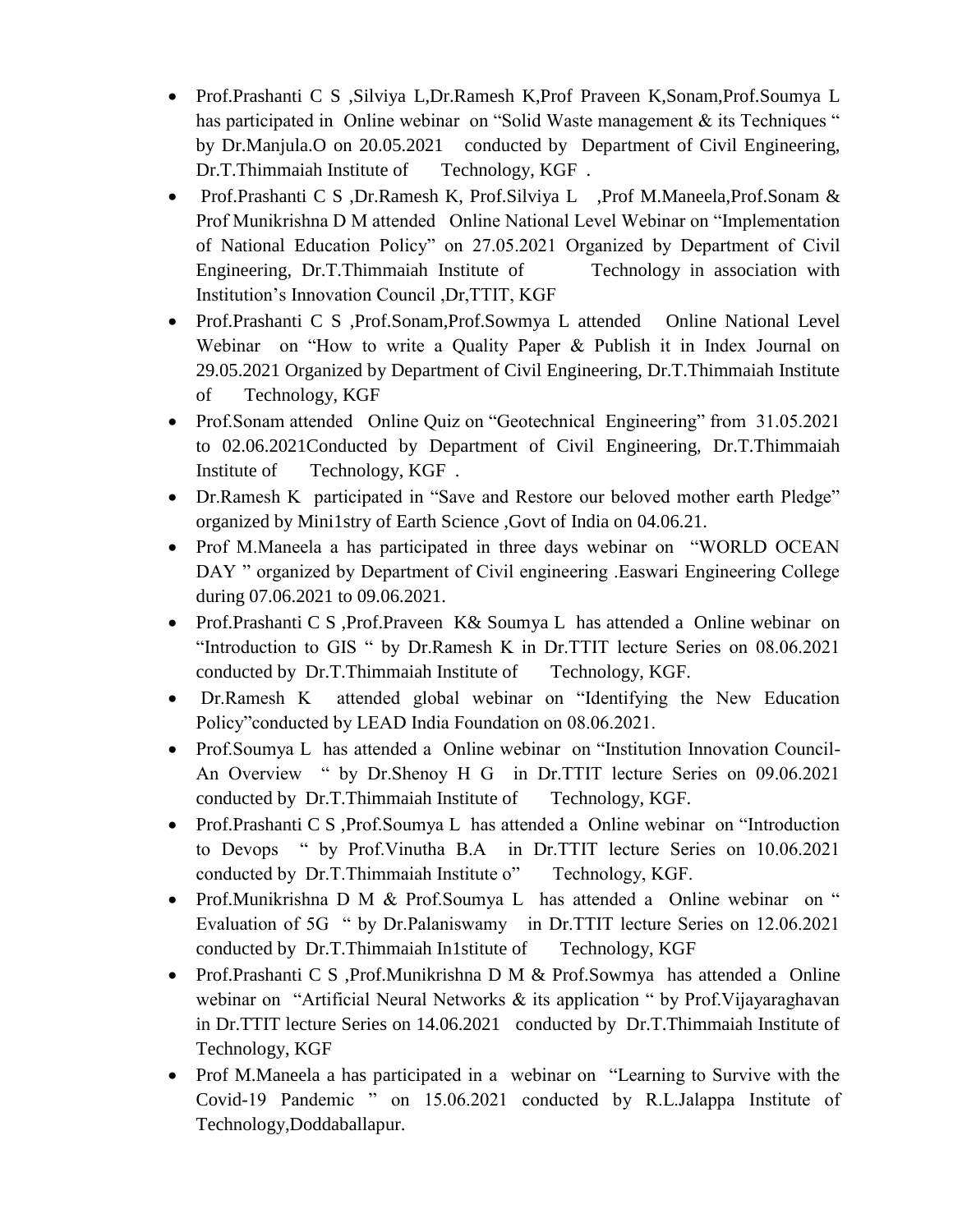- Prof.Prashanti C S & Prof.M.Maneela has attended a Online webinar on "Pre-Stressed Concrete Structures" " by Prof.Munikrishna D M in Dr.TTIT lecture Series on 15.06.2021 conducted by Dr.T.Thimmaiah Institute of Technology, KGF.
- Prof.Prashanti C S ,Prof .Munikrishna D M & Prof.Soumya L has attended a Online webinar on " How to manage Files and Folders in Google Drive " by Dr.P.D.Sudersanan in Dr.TTIT lecture Series on 16.06.2021 conducted by Dr.T.Thimmaiah Institute of Technology, KGF.
- Prof.Sowmya L actively participated in National Level Webinar on "Sustainable Material Development and Marketing Strategies for Urban India" " by SR UNIVERSITY and Centre for construction methods and materials ,Warangal.Telangana on 16.06.2021 to 19.06.2021.
- Dr.Ramesh K Prof Sowmya L a has participated in a National Level Webinar on "Sustainable Material Development and Marketing Strategies for Urban Area " from 16.06.2021 to 19.06.2021 organized by SR University and Centre for Construction Methods and Materials Warangal,Telangana.
- Prof .Munikrishna D M ,Prof.M.Maneela & Prof.Manjunatha Singh has attended a Online webinar on " Features and significance of serverSide Programs " by Prof.Manjunatha Singh in Dr.TTIT lecture Series on 17.06.2021 conducted by Dr.T.Thimmaiah Institute of Technology, KGF
- Prof.Manjunatha Singh & Prof.Munikrishna D M has attended a Online webinar on " Basics of MATLAB Programming " by Prof.Somasekhar in Dr.TTIT lecture Series on 18.06.2021 conducted by Dr.T.Thimmaiah Institute of Technology, KGF
- Prof .Munikrishna D M has attended a Online webinar on "Programming with Python Language " by Prof.Srinivasa babu in Dr.TTIT lecture Series on 18.06.2021 conducted by Dr.T.Thimmaiah Institute of Technology, KGF.
- Prof .Munikrishna D M has attended a Online webinar on "Mental Health & well Being " by Dr.A.Manjunath in Dr.TTIT lecture Series on 21.06.2021 conducted by Dr.T.Thimmaiah Institute of Technology, KGF
- Prof.Prashanti C S ,Prof .Munikrishna D M & Prof.Soumya L has attended a Online webinar on "Significance of Geotechnical Engineering by Engineering practices " by Prof.M.Maneela in Dr.TTIT lecture Series on 22.06.2021 conducted by Dr.T.Thimmaiah Institute of Technology, KGF.
- Prof.Prashanti C S & Prof .M.Maneela has attended a Online webinar on " Enhancement of Qualitative Interactive Classroom activities " by Dr.Manjunatha Babu N S in Dr.TTIT lecture Series on 23.06.2021 conducted by Dr.T.Thimmaiah Institute of Technology, KGF.
- Prof.Prashanti C S & Prof .M.Maneela has attended a Online webinar on " Advanced Driver Assistance Systems " by Prof.Punitha F in Dr.TTIT lecture Series on 24.06.2021 conducted by Dr.T.Thimmaiah Institute of Technology, KGF.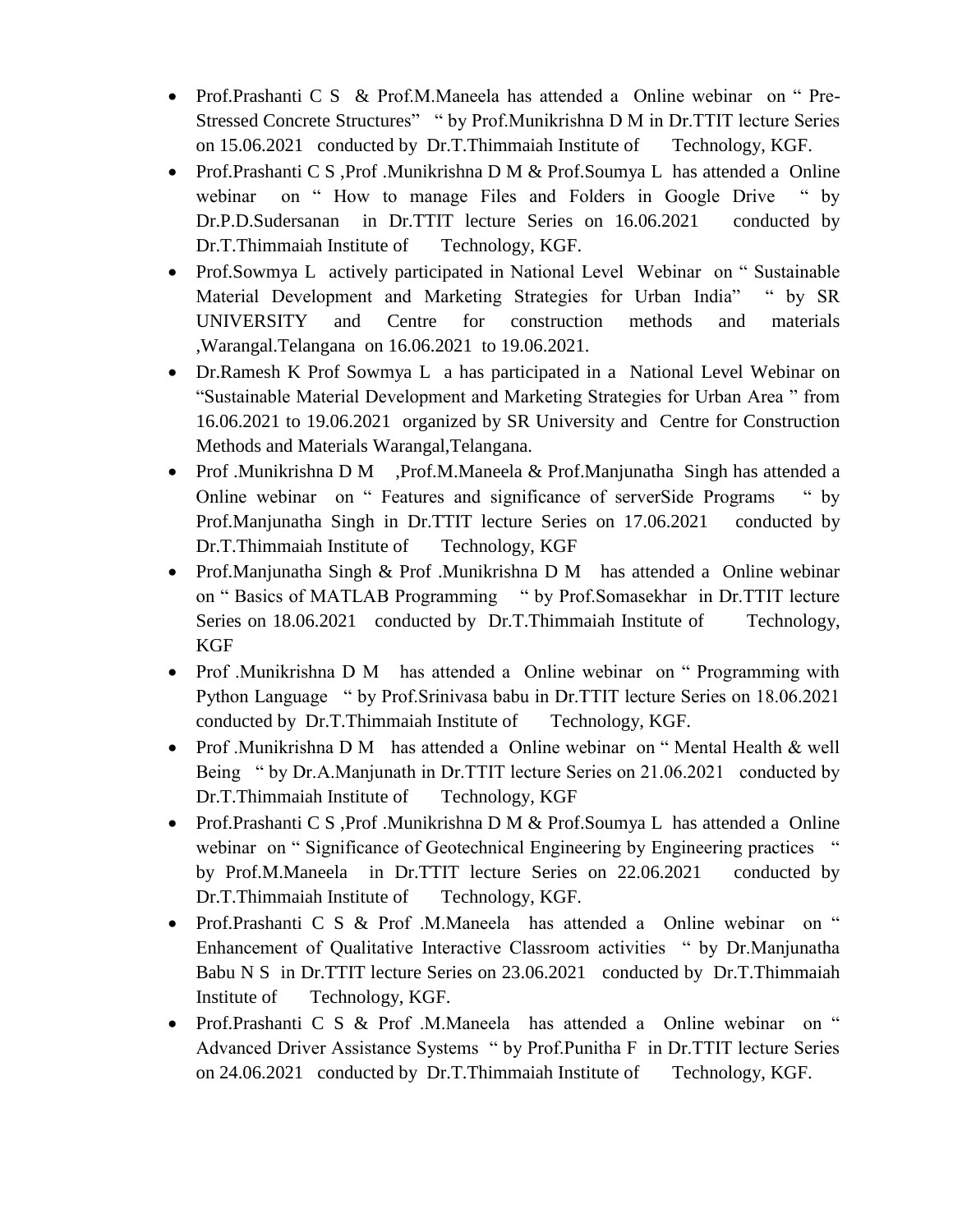- Prof.Prashanti C S ,Dr.Ramesh K & Prof.M.Maneela has attended a Online webinar on " Black Fungus " by Prof.Sridevi in Dr.TTIT lecture Series on 25.06.2021 conducted by Dr.T.Thimmaiah Institute of Technology, KGF.
- Prof .Munikrishna D M has attended a Online webinar on "Programming with Python Language " by Prof.Srinivasa babu N in Dr.TTIT lecture Series on 26.06.2021 conducted by Dr.T.Thimmaiah Institute of Technology, KGF.
- Dr.Ramesh K has attended a Online webinar on "Conceptual Design of Bridge " on 25.06.2021 organized by Indian Association of structural Engineers .
- Prof Praveen K & Prof. Silviya L has participated in Online webinar on "Recent" Innovations in Preparations of Earthen Building Materials " by Dr.Nagaraj H S conducted by Department of Civil Engineering, Dr.T.Thimmaiah Institute of Technology, KGF on 12.07.2021 .
- Prof Praveen K has participated in Online webinar on "NAAC Accreditation-INSIGHT INTO VARIOUS CRITERIA held on 24<sup>th</sup> July 2021 at New Horizon College of Engineering, Bengaluru .
- Prof.Prashanti C S has attended a Online webinar on "NBA Criteria 3 an Overview " by Dr.Manas Mukhopadhyay in Dr.TTIT lecture Series on 18.08.2021 conducted by Dr.T.Thimmaiah Institute of Technology, KGF
- Prof.Prashanti C S , Silviya L & Prof.M.Maneela has attended a Online webinar on " NBA Criteria 4 an Overview " by Mr.Mohan kumar K in Dr.TTIT lecture Series on 19.08.2021 conducted by Dr.T.Thimmaiah Institute of Technology, KGF.
- Prof.M.Maneela ,Prof.Munikrishna D M & Prof.Silviya L has attended National Level webinar on " Leadership Talk with Startup Founder " organized by the Institution's Innovation Council and Entrepreneurship Development Cell,Dr.TTIT held on 24.08.2021.
- 'Prof.Sonam ,Prof.Silviya L Prof.Praveen K & Prof.M.Maneela has attended National Level webinar on " Leadership talk on hindrances faced by Enterprenuers" organized by the Institution's Innovation Council and Entrepreneurship Development Cell,Dr.TTIT held on 25.08.2021
- Prof.M.Maneela has attended a Online webinar on "NBA Criteria 5 an Overview " by Dr.Manjunatha Babu in Dr.TTIT lecture Series on 01.09.2021 conducted by Dr.T.Thimmaiah Institute of Technology, KGF.
- Prof.Praveen K & Prof.Silviya L has attended a Online webinar on "NBA Criteria 2 an Overview " by Prof.Vijayabharathi M in Dr.TTIT lecture Series on 02.09.2021 conducted by Dr.T.Thimmaiah Institute of Technology, KGF.
- Prof. Silviya L has attended a Online webinar on "Role of Teachers in Quality Enhancement in Higher Educations on 07.09.2021 organised by IQAC and UHV Cell "Dr.T.Thimmaiah Institute of Technology, KGF. On the occasion of Teacher's day Celebration.
- Prof.Praveen K & Prof.Silviya L has attended National Level Webinar on " SESSION ON WHY IP IS IMPORTANT TO ACADEMIA " organized by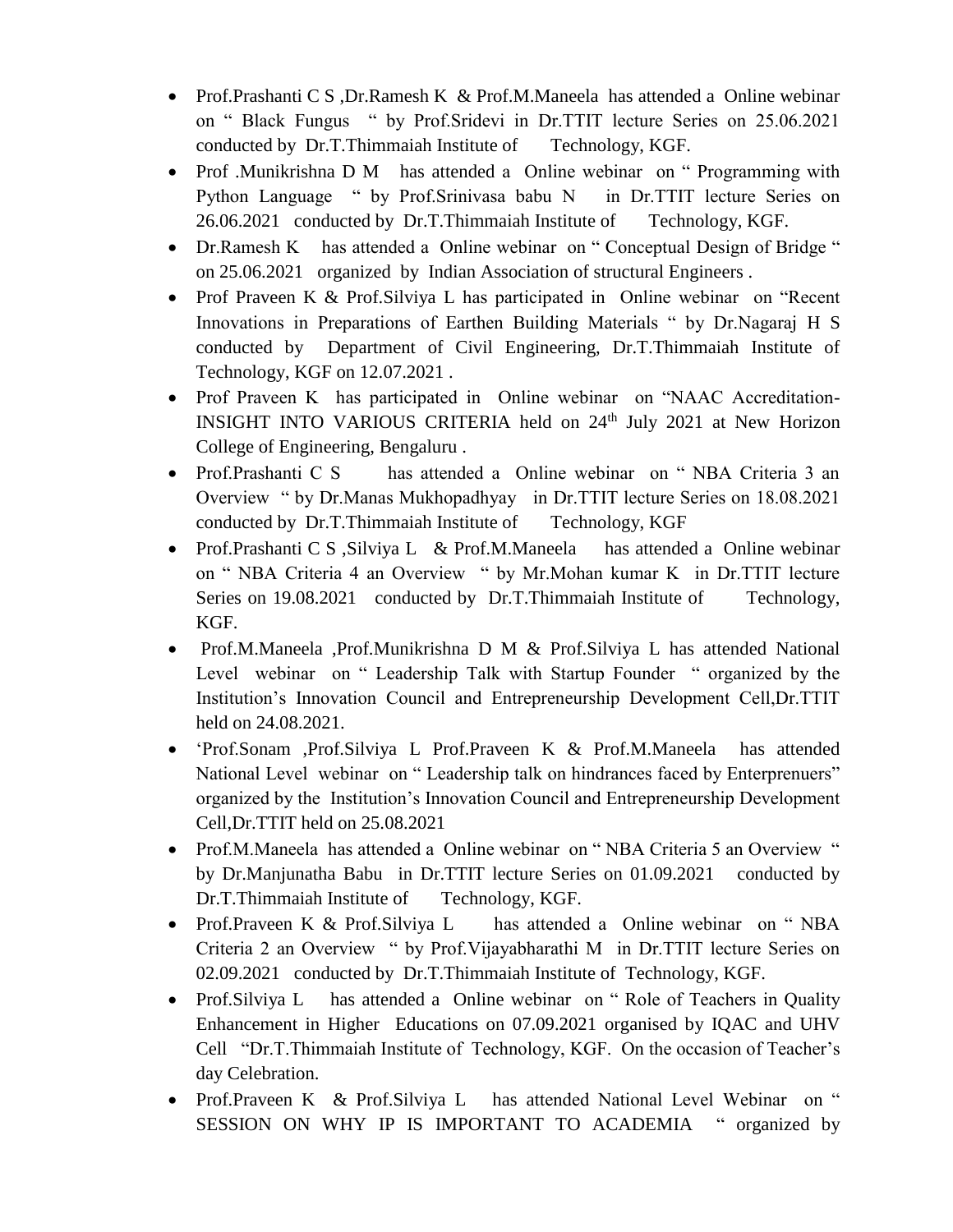Institution's Innovation Council and Intellectual Property Rights cell,Dr.T.Thimmaiah Institute of Technology, KGF on 08.09.2021.

- Prof.M.Maneela has attended a Online webinar on "NBA Criteria 6 an Overview " by Prof.Dhanalakshmi V in Dr.TTIT lecture Series on 13.09.2021 conducted by Dr.T.Thimmaiah Institute of Technology, KGF.
- Prof.Praveen k & Prof.Silviya L has attended a Online webinar on "NBA Criteria 7 an Overview " by Prof.Tharadevi M in Dr.TTIT lecture Series on 14.09.2021 conducted by Dr.T.Thimmaiah Institute of Technology, KGF.

# **FDP Conducted/Attended**

.

- Prof.Sowmya L has Participated & successfully completed AICTE Training and learning (ATAL) Academy Online FDP on " Sustainability Engineering "from 04.01.2021 to 08.01.2021 at CMR Institute Of Technology.
- Prof.Praveen K has Participated & successfully completed AICTE Training and learning (ATAL) Academy Online FDP on " Smart Cities"from 05.01.2021 to 09.01.2021 at Nitte Meenakshi Institute Of Technology
- Prof.Sowmya L has Participated & successfully completed Online FDP on "blended" Learning and Flipped Classroom "from 18.01.2021 to 22.01.2021 at Vellore Institute of Technology.
- Prof.Sonam has Participated & successfully completed Online FDP on "Green" Technology & Sustainability Engineering "from 19.01.2021 to 23.01.2021 at Gautam Buddha University.
- Prof.Soumya L has Participated & successfully completed Online FDP on "Environmental Geotechnology "from 25.01.2021 to 29.01.2021 at Mangalore Institute of Technology & Engineering .
- Prof.M.Maneela,Prof.Silviya L,Prof.Prashanthi C S and Prof.Soumya L attended three days Faculty Development Program on "Skill Enhancement in Environmental Laboratory" organized by department of civil engineering in association with ISTE from 15.04.2021 to 17.04.2021.
- Prof.Sonam attended three days Faculty Development Program on "Research Trends" in Socially relevant Technical Education : Challenges and Impacts " organized by department of Computer Science engineering in association with CSI Chapter of Vedavyasa Institute of Technology from  $2<sup>nd</sup>$  to  $4<sup>th</sup>$  September 2021.
- Prof. Silviya L has Participated & successfully completed Online one week FDP on "Tropical transcends in Construction Technology –Digital Boot camp "from 30.08.2021 to 04.09.2021 at Sai Vidya Institute of Technology Bengaluru.